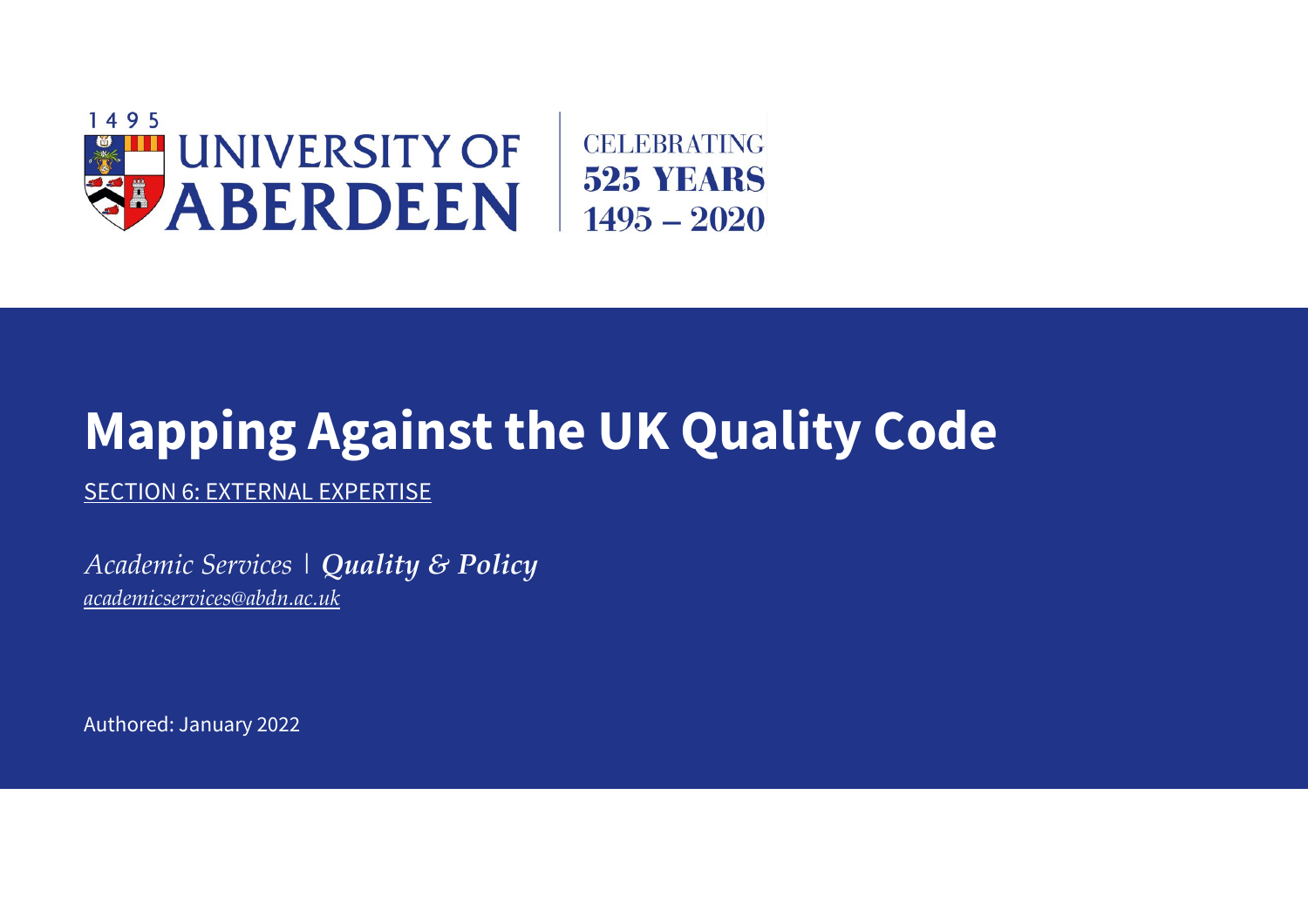## **SECTION 6: EXTERNAL EXPERTISE**

## INTRODUCTION

The Quality Code is split into 12 themes, available online on the QAA website at [https://www.qaa.ac.uk/quality-code.](https://www.qaa.ac.uk/quality-code) This section focuses on *External Expertise*. External Examiners and all other relevant aspects discussed in this section are integral to the effective management and assurance of appropriate standards in the University's delivery of teaching, learning and assessment. The Code describes this theme as follows:

*The Quality Code requires providers to seek external, impartial and independent academic and/or professional expertise ensuring that the standards and quality of a provider's courses cohere with the relevant national qualifications framework, Subject Benchmark Statements, Characteristics Statements and any relevant professional or other requirements. Providers can also use external expertise to identify good practice in learning, teaching and assessment, areas for enhancement and to inform the continuous improvement of their courses.*

In practice, UK Higher Education Institutions are obliged to seek external and independent views on their teaching, learning and assessment provision to ensure that standards are appropriate and comparable to other institutions.

In defining key terms that are used frequently in this section, the Quality Code notes the following:

**External examiners:** Degree-awarding bodies engage external examiners to provide impartial and independent advice, as well as informative comment on the degree-awarding body's standards and on student achievement in relation to those standards. External examiners confirm that the provider consistently and fairly implements their own policies and procedures to ensure the integrity and rigour of assessment practices. They also comment on the quality and standards of the courses in relation to the national standards and frameworks and comment on the reasonable comparability of standards achieved at other UK providers with whom the examiner has experience. External examiners also comment on good practice and make recommendations for enhancement.

**External advisers:** Used to provide academic and professional expertise during the development and validation of new courses and at other relevant times. They can be called upon to provide academic, professional and industry/employer/business expertise to inform course design and to contribute to lecturing or teaching at the provider or in a professional setting, for example, workplace supervisors/mentors for education, nursing, apprenticeships, and students on placement.

**Conflicts of interest:** Conflicts may arise during engagement or tenure, where providers reasonably believe the interests of one party affect the motivations or impartiality of another. This might include close personal or professional relationships with staff, students, or previous experts involved in their area of responsibility, an excessive influence due to their standing in other roles, or because their inclusion in a team of experts creates an unbalanced view.

**Reciprocal arrangements:** These may arise during the engagement or tenure of an external expert, if a reasonable person would interpret one service in exchange for another. For example, if one provider engages an expert from another provider and then provides an expert to the same or closely-related provision in return.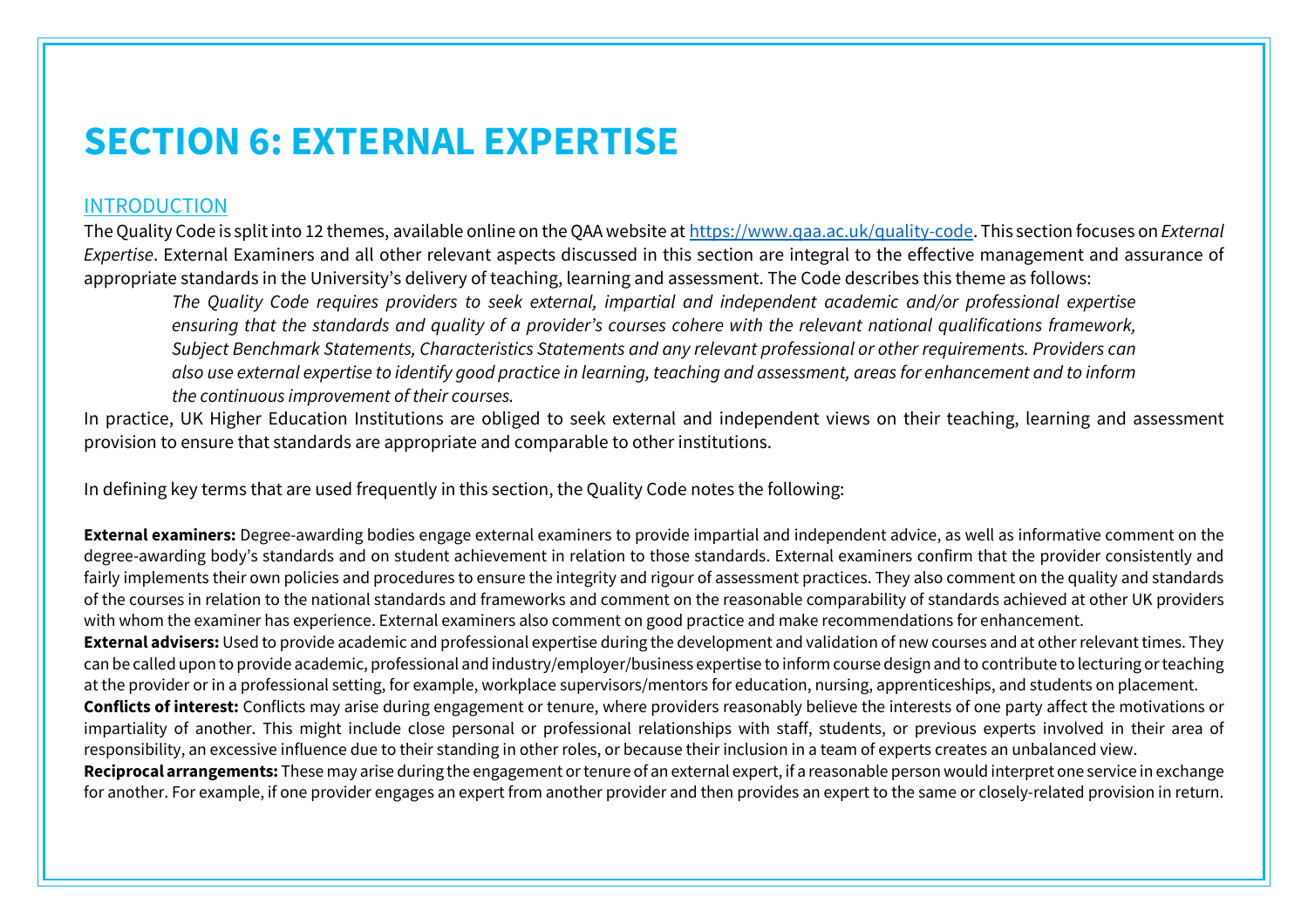## **SECTION 6: EXTERNAL EXPERTISE**

The Quality Code has three different sections: the expectations for standards; the expectations for quality; and the guiding principles. The relevant expectations for standards and quality are detailed below. The Guiding Principles are mapped to the University's own policies, procedures and quality mechanisms. There are two separate sections for the University's practices, detailing what the University does and has in place to support that expectation/principle, as well as the supporting documentation, which includes reference to supporting policy, procedure, website or other document.

| <b>EXPECTATIONS FOR STANDARDS &amp; CORE/COMMON PRACTICES</b>                   | <b>EXPECTATIONS FOR QUALITY &amp; CORE/COMMON PRACTICES</b>                     |
|---------------------------------------------------------------------------------|---------------------------------------------------------------------------------|
| The academic standards of courses meet the requirements of the relevant         | Courses are well-designed, provide a high-quality academic experience for all   |
| national qualifications framework.                                              | students and enable a student's achievement to be reliably assessed.            |
| The value of qualifications awarded to students at the point of qualification   | The provider designs and/or delivers high-quality courses.                      |
| and over time is in line with sector-recognised standards.                      |                                                                                 |
| The provider ensures that the threshold standards for its qualifications are    | Where a provider works in partnership with other organisations, it has in place |
| consistent with the relevant national qualifications frameworks.                | effective arrangements to ensure that the academic experience is high-quality   |
|                                                                                 | irrespective of where or how courses are delivered and who delivers them.       |
| The provider ensures that students who are awarded qualifications have the      | The provider's approach to managing quality takes account of external           |
| opportunity to achieve standards beyond the threshold level that are            | expertise.                                                                      |
| reasonably comparable with those achieved in other UK providers.                |                                                                                 |
| Where a provider works in partnership with other organisations, it has in place |                                                                                 |
| effective arrangements to ensure that the standards of its awards are credible  |                                                                                 |
| and secure irrespective of where or how courses are delivered or who delivers   |                                                                                 |
| them.                                                                           |                                                                                 |
| The provider uses external expertise, assessment and classification processes   |                                                                                 |
| that are reliable, fair and transparent.                                        |                                                                                 |
| The provider reviews its core practices for standards regularly and uses the    |                                                                                 |
| outcomes to drive improvement and enhancement.                                  |                                                                                 |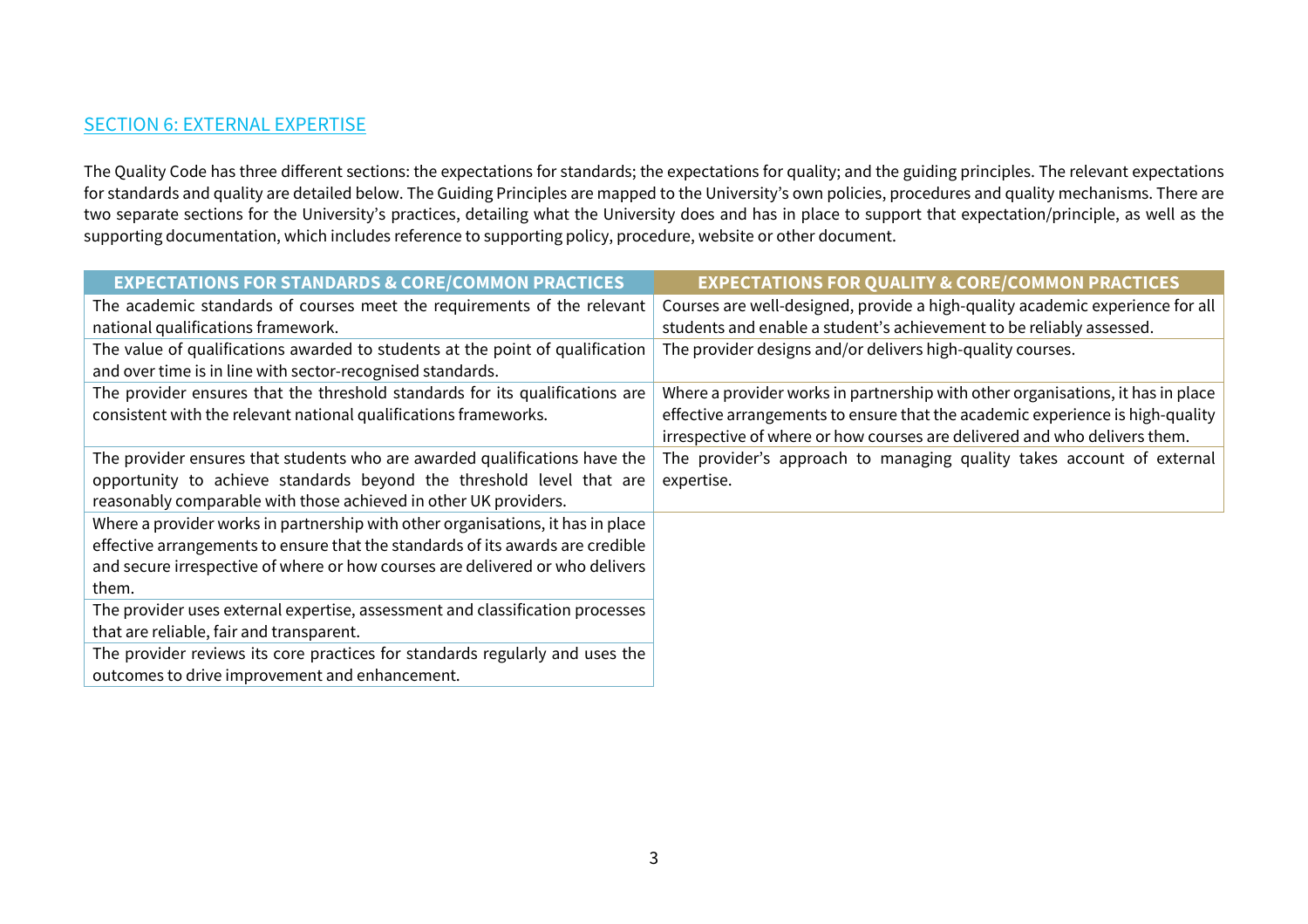| <b>QUALITY CODE PRINCIPLES</b>                                                                                                                                                                                                                                                                                                                                                                                                                                                                                                                                                                                                                                                                                                         | <b>UNIVERSITY PRACTICES</b>                                                                                                                                                                                                                                                                                                                                                                                                                                                                                                                                                                                                                                                                                                                                                                                                                                                                                                                                                                                                                                                                                                                                                                                                                                                                                                                                                                                                                                                                                                                                             | <b>SUPPORTING DOCUMENTATION</b>                                                                                                                                                                                                                                                                  |
|----------------------------------------------------------------------------------------------------------------------------------------------------------------------------------------------------------------------------------------------------------------------------------------------------------------------------------------------------------------------------------------------------------------------------------------------------------------------------------------------------------------------------------------------------------------------------------------------------------------------------------------------------------------------------------------------------------------------------------------|-------------------------------------------------------------------------------------------------------------------------------------------------------------------------------------------------------------------------------------------------------------------------------------------------------------------------------------------------------------------------------------------------------------------------------------------------------------------------------------------------------------------------------------------------------------------------------------------------------------------------------------------------------------------------------------------------------------------------------------------------------------------------------------------------------------------------------------------------------------------------------------------------------------------------------------------------------------------------------------------------------------------------------------------------------------------------------------------------------------------------------------------------------------------------------------------------------------------------------------------------------------------------------------------------------------------------------------------------------------------------------------------------------------------------------------------------------------------------------------------------------------------------------------------------------------------------|--------------------------------------------------------------------------------------------------------------------------------------------------------------------------------------------------------------------------------------------------------------------------------------------------|
|                                                                                                                                                                                                                                                                                                                                                                                                                                                                                                                                                                                                                                                                                                                                        | <b>GUIDING PRINCIPLES</b>                                                                                                                                                                                                                                                                                                                                                                                                                                                                                                                                                                                                                                                                                                                                                                                                                                                                                                                                                                                                                                                                                                                                                                                                                                                                                                                                                                                                                                                                                                                                               |                                                                                                                                                                                                                                                                                                  |
| 1. Providers use one or more<br>external experts as advisers<br>to provide impartial and<br>independent scrutiny on the<br>approval and review of all<br>provision that leads to the<br>award of credit or a<br>qualification.<br>Providers should make use of a<br>range of external experts<br>appropriate to the provision that<br>is being developed or that is under<br>review. These advisers may<br>include PSRBs, employers, subject<br>experts, past students, students<br>and academic staff from other<br>courses, subject librarians, care<br>users, and so on. To ensure<br>independence of decision-making,<br>those involved with the<br>submission of a proposal should<br>not be the same as those who<br>approve it. | External Examiners are appointed specifically to ensure that standards<br>are maintained on a comparable level with universities throughout the UK<br>and that the system of assessment is seen to be transparent and fair to all<br>students.<br>The University uses External Examiners to feed into all our Education<br>provision. The role includes consultation on assessment for a particular<br>course, and membership of Examiners' meetings. In the latter aspect of<br>the role, they provide external verification and comparability of student<br>assessment and results aiming to ensure that standards are achieved and<br>maintained. Part of their role includes highlighting good practice as well<br>as identifying areas for development.<br>In some Schools, Professional, Statutory and Regulatory Bodies (PSRBs)<br>input into course and programme provision. For example, PSRBs may<br>have a role in curriculum design to meet professional requirements. Input<br>is also obtained from Programme Advisory Boards. These Boards include<br>expertise from industry and employers and can provide expertise in<br>teaching, learning and assessment.<br>External Expertise is embedded into the University's Internal Teaching<br>Review processes. External Subject Specialists are employed as panel<br>members reviewing the quality and enhancement of any given School's<br>pedagogic offering. External Subject Specialists provide valuable insight<br>into our practices enabling us to learn from good practice across the<br>sector. | <b>External Examining (UG/PGT) (Webpage)</b><br><b>External Examiners (PGR) (Webpage)</b><br>Roles and Responsibilities of External Examiners, AOH<br>(Document)<br><b>Internal Teaching Review (Webpage)</b><br><b>Programme Advisory Boards (Webpage)</b>                                      |
| 2. Degree-awarding bodies<br>engage independent external<br>examiners to comment<br>impartially and informatively<br>on academic standards,<br>student achievement and                                                                                                                                                                                                                                                                                                                                                                                                                                                                                                                                                                 | As part of the quality annual monitoring processes, each External<br>Examiner is required to submit an annual report for the courses or<br>programmes which have been examined in the past year. The report<br>outlines whether the provision examined meets the required standards<br>and is appropriate and comparable with other Higher Education<br>Institutions in the UK. The report also allows for areas of good practice to                                                                                                                                                                                                                                                                                                                                                                                                                                                                                                                                                                                                                                                                                                                                                                                                                                                                                                                                                                                                                                                                                                                                    | <b>External Examining: Reporting Instructions and</b><br><b>Information, AOH (Document)</b><br><b>External Examiners Reporting Template (Document)</b><br>Nomination and Appointment of External Examiners,<br><b>AQH (Document)</b><br><b>Nomination Form for External Examiners (Document)</b> |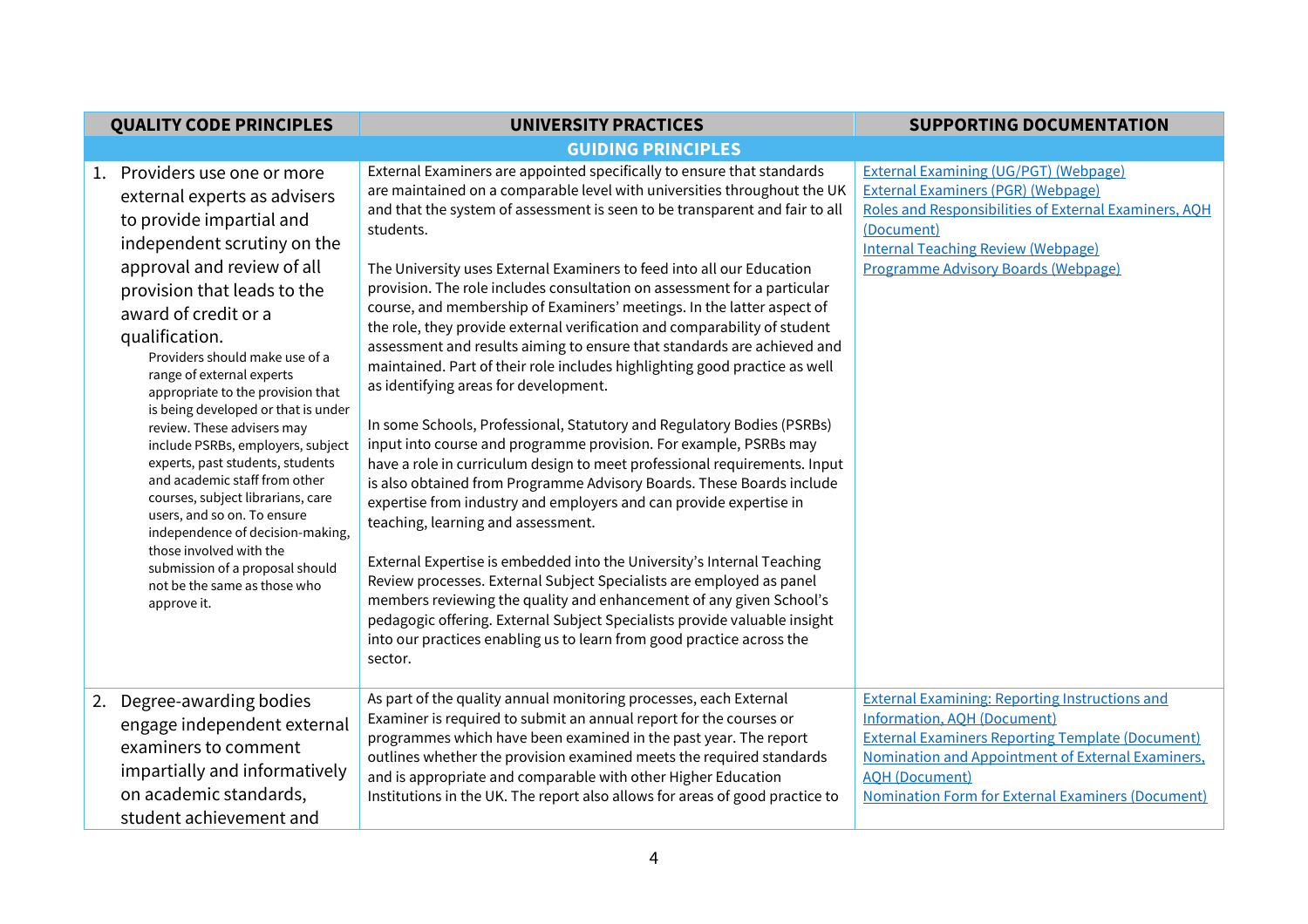| assessment processes for all<br>provision that leads to the<br>award of credit or a<br>qualification.<br>External examiners need to be<br>experts on the subject matter and<br>the intended mode(s) of delivery<br>and they will be familiar with<br>quality and standards and quality<br>assurance in a higher education<br>context. Where this cannot be<br>achieved by one external<br>examiner, or the workload is<br>extensive, additional<br>engagements may need to be<br>made, for example, where a<br>programme is accredited by a<br>professional body there may be a<br>requirement for one external<br>examiner with academic expertise<br>and another from professional | be highlighted, as well as areas for development and issues to be raised at<br>School or University-level.<br>Each School's annual reports are submitted to the Quality Assurance<br>Committee (QAC) for scrutiny of matters raised in the report and to<br>ensure that action is taken to enhance any areas identified as requiring<br>development. When the report has been fully considered, feedback on<br>any actions taken is returned to the Examiner.<br>The University has a robust appointments approval process to ensure<br>that External Examiners engaged in activity with the University are<br>appropriately qualified and meet the relevant requirements. External<br>Examiner nominations are approved through the University's QAC which<br>has approval powers on behalf of the University Education Committee<br>and University Senate. |                                                                                                                                                                            |
|--------------------------------------------------------------------------------------------------------------------------------------------------------------------------------------------------------------------------------------------------------------------------------------------------------------------------------------------------------------------------------------------------------------------------------------------------------------------------------------------------------------------------------------------------------------------------------------------------------------------------------------------------------------------------------------|--------------------------------------------------------------------------------------------------------------------------------------------------------------------------------------------------------------------------------------------------------------------------------------------------------------------------------------------------------------------------------------------------------------------------------------------------------------------------------------------------------------------------------------------------------------------------------------------------------------------------------------------------------------------------------------------------------------------------------------------------------------------------------------------------------------------------------------------------------------|----------------------------------------------------------------------------------------------------------------------------------------------------------------------------|
| practice.<br>3. Degree-awarding bodies<br>have processes for the<br>nomination, approval and<br>engagement of external<br>examiners and other<br>independent external<br>experts.<br>Degree-awarding bodies provide<br>clear guidance and procedures<br>that set out the nomination<br>process for the external examiners<br>and other external advisers that<br>need to be engaged to provide an<br>appropriate range of expertise to<br>inform the design and review of all                                                                                                                                                                                                        | The University operates a robust, central process for the nomination,<br>approval and engagement of External Examiners. All correspondence and<br>nominations are managed by the Registry.<br>The criteria for nomination of External Examiner are detailed in our<br>Nomination and Appointment of External Examiners document. This<br>document also highlights those who will not be appointed as External<br>Examiners due to possible conflicts of interest.<br>Schools are required to submit nomination forms for every external<br>examiner they seek to employ on their programmes. This form details the<br>rationale for appointment as well as including a CV of the proposed<br>candidate. Forms are considered for approval by the relevant QAC<br>member. Once approved, all information is passed to colleagues in                           | Nomination and Appointment of External Examiners,<br><b>AOH (Document)</b><br><b>Nomination Form for External Examiners (Document)</b><br><b>Human Resources (Webpage)</b> |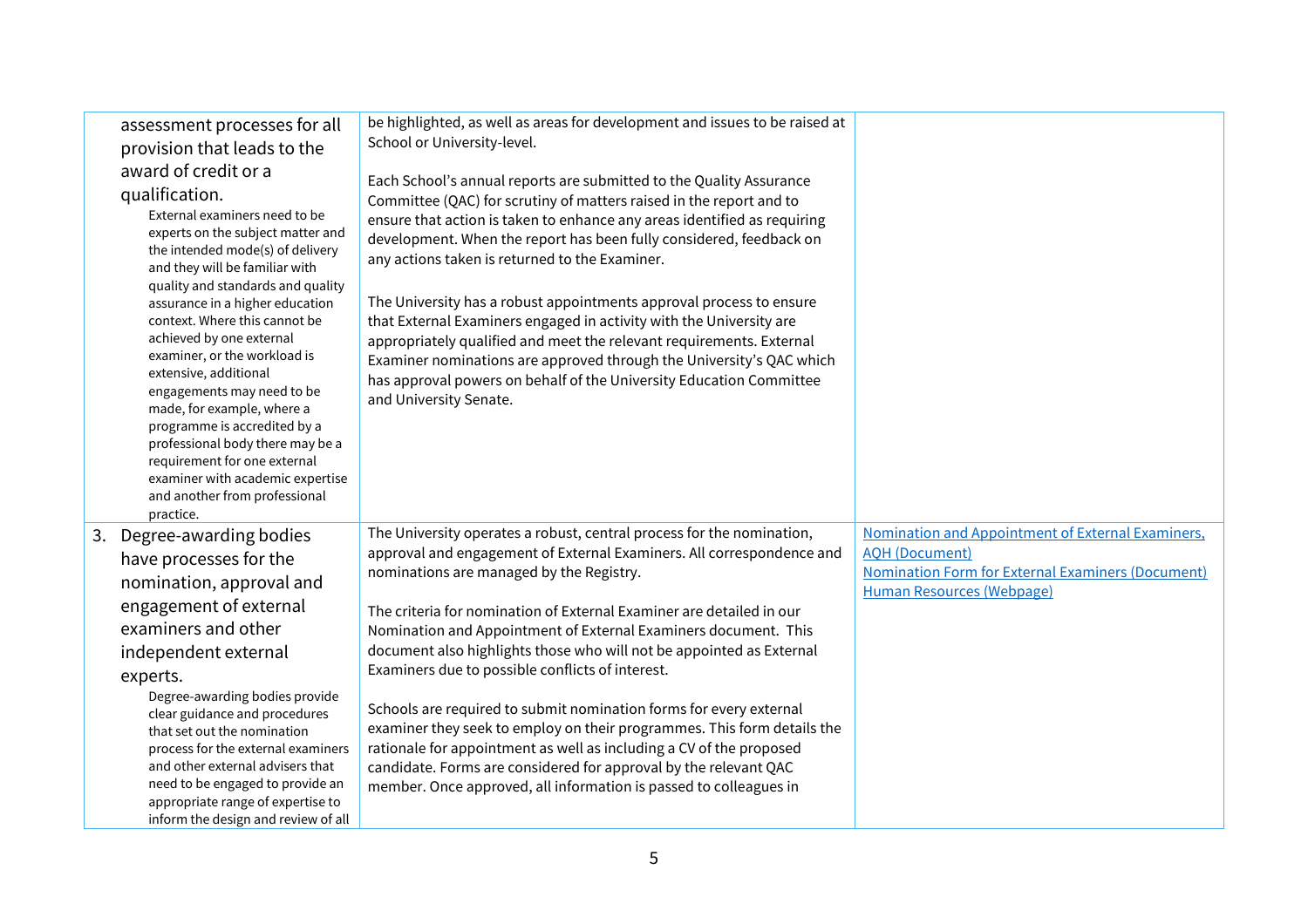| of its provision. The approval and<br>engagement processes are also<br>clear and transparent, sufficiently<br>robust and avoid conflicts of<br>interest including reciprocal<br>arrangements.                                                                                                                                                                                                                                                                                                        | Human Resources to ensure their employment details are added to the<br>system and a contract/appointment letter is issued.                                                                                                                                                                                                                                                                                                                                                                                                                                                                                                                                                                                                                                                                                                                                  |                                                                                                                                                                  |
|------------------------------------------------------------------------------------------------------------------------------------------------------------------------------------------------------------------------------------------------------------------------------------------------------------------------------------------------------------------------------------------------------------------------------------------------------------------------------------------------------|-------------------------------------------------------------------------------------------------------------------------------------------------------------------------------------------------------------------------------------------------------------------------------------------------------------------------------------------------------------------------------------------------------------------------------------------------------------------------------------------------------------------------------------------------------------------------------------------------------------------------------------------------------------------------------------------------------------------------------------------------------------------------------------------------------------------------------------------------------------|------------------------------------------------------------------------------------------------------------------------------------------------------------------|
| 4. Providers ensure that the<br>roles of those providing<br>external expertise are clear<br>to students, staff and other<br>stakeholders.<br>All providers will provide clear and<br>transparent information on the<br>roles of external experts<br>(examiners and advisers) involved<br>in the assurance of standards,<br>maintenance and enhancement of<br>the quality of the student learning<br>experience. This information will<br>be accessible to students, staff<br>and other stakeholders. | The University has a dedicated central webpage for all External Examining<br>activity, including the policies, procedures and guidance associated with<br>External Examining. We have a roles and responsibilities document which<br>outlines the duties and activities in which the External Examiner will be<br>engaged.<br>Schools are required to provide details of the External Examiner (name,<br>position and institution) as part of the course and programme<br>information provided to students.<br>Some Schools have provision which is regulated by Professional,<br>Statutory and Regulatory Bodies (PSRBs) and which therefore have input<br>into course and programme provision. Where this is the case, Schools are<br>responsible for ensuring that students are aware of the role of the PSRB<br>and the requirements for accreditation. | <b>External Examining (UG/PGT) (Webpage)</b><br><b>External Examiners (PGR) (Webpage)</b><br>Roles and Responsibilities of External Examiners, AOH<br>(Document) |
| 5. Providers ensure that<br>external experts are given<br>sufficient and timely<br>evidence and training to<br>enable them to carry out<br>their responsibilities.<br>External examiners and external<br>advisers will need to be supported<br>by the provider to fully<br>understand and appropriately<br>fulfil the role that they are asked<br>to undertake. This may include a<br>range of training and guidance<br>and may vary depending on any                                                | The University recognises the importance of ensuring that External<br>Examiners are provided with appropriate training and induction to enable<br>them to fulfil their responsibilities.<br>External Examiners are provided with a dedicated email address<br>managed by Academic Services to which they can send any queries in<br>relation to their role. Information, provided on appointment to Externa<br>Examiners by Academic Services includes a "Division of Responsibilities"<br>grid, which details the relative responsibilities of Schools and the<br>Academic Services Team in regard to key matters relating to External<br>Examiners.<br>External Examiners are also provided with access to a dedicated area in<br>the Virtual Learning Environment (VLE), MyAberdeen. This houses links to                                                | <b>External Examining (UG/PGT) (Webpage)</b><br><b>Induction of External Examiners, AOH (Document)</b>                                                           |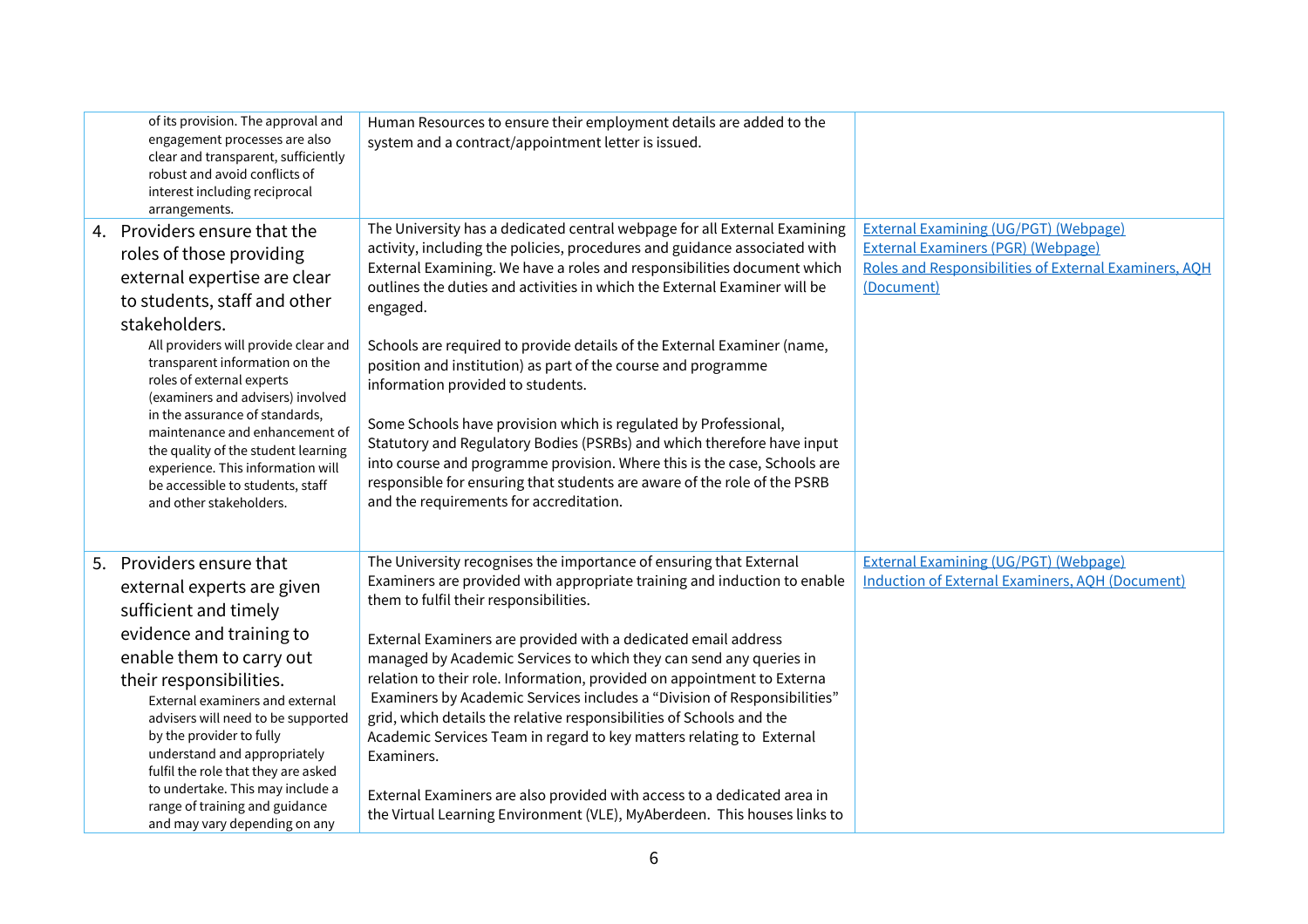| previous experience in the role.<br>External experts will need access<br>to a range of evidence to enable<br>them to fulfil their role; providers<br>should be clear on what evidence<br>will be provided and ensure that it<br>is made available in a timely<br>manner in line with the<br>requirements of the experts'<br>responsibilities. | policy and institutional information that is pertinent to all External<br>Examiners. The organisational areas also has a link to a short video<br>providing an overview of MyAberdeen and how to navigate to course and<br>organisation areas in MyAberdeen as their role can require them to access<br>specific assessment information in course areas. Examiners are also<br>provided with access, by their School, to the MyAberdeen areas for the<br>programmes and courses they are responsible for. Additionally, a<br>number of Schools have organisational areas for School-specific<br>information for External Examiners which provide further guidance,<br>School contacts and key dates as required throughout the year. CAD<br>also provide an annual optional training session for Examiners which<br>outlines how to use MyAberdeen, in particular in relation to course<br>assessment and feedback. CAD also contribute to School-specific<br>training for Examiners on MyAberdeen.<br>Schools play a central role in inducting and supporting External<br>Examiners to enable them to be informed to undertake their role.<br>Importantly, Schools provide induction on the relevant programmes and<br>courses, together with matters relating to teaching, learning and<br>assessment which are pertinent to the curriculum and information on key<br>dates and School contacts.<br>Communication of any institutional changes to University Education<br>Policy is centrally communicated to External Examiners by the Academic<br>Services Team to ensure they are kept abreast of any changes pertinent to<br>their role. |                                                                                                                                                                                                                                                                                           |
|-----------------------------------------------------------------------------------------------------------------------------------------------------------------------------------------------------------------------------------------------------------------------------------------------------------------------------------------------|------------------------------------------------------------------------------------------------------------------------------------------------------------------------------------------------------------------------------------------------------------------------------------------------------------------------------------------------------------------------------------------------------------------------------------------------------------------------------------------------------------------------------------------------------------------------------------------------------------------------------------------------------------------------------------------------------------------------------------------------------------------------------------------------------------------------------------------------------------------------------------------------------------------------------------------------------------------------------------------------------------------------------------------------------------------------------------------------------------------------------------------------------------------------------------------------------------------------------------------------------------------------------------------------------------------------------------------------------------------------------------------------------------------------------------------------------------------------------------------------------------------------------------------------------------------------------------------------------------------------------------------------|-------------------------------------------------------------------------------------------------------------------------------------------------------------------------------------------------------------------------------------------------------------------------------------------|
| 6. Providers have effective<br>mechanisms in place to<br>provide a response to input<br>from external examiners and<br>external advisers.<br>External examiners and external<br>advisers offer an important service<br>to providers to ensure that all<br>provision can meet a range of                                                       | External Examiners are required to complete an Annual Report at the end<br>of each academic year, and a Final Report at the end of their term of<br>appointment.<br>Annual Reports are submitted to Registry from where they are distributed<br>to Schools for comment on any issues raised. The External Examiners'<br>Annual Reports, together with responses from the Schools, are then<br>considered by the University's Quality Assurance Committee (QAC).                                                                                                                                                                                                                                                                                                                                                                                                                                                                                                                                                                                                                                                                                                                                                                                                                                                                                                                                                                                                                                                                                                                                                                                | <b>External Examining: Reporting Instructions and</b><br><b>Information, AOH (Document)</b><br><b>External Examiners Reporting Template (Document)</b><br><b>Annual Monitoring (Webpage)</b><br><b>Internal Teaching Review (Webpage)</b><br><b>Quality Assurance Committee (Webpage)</b> |